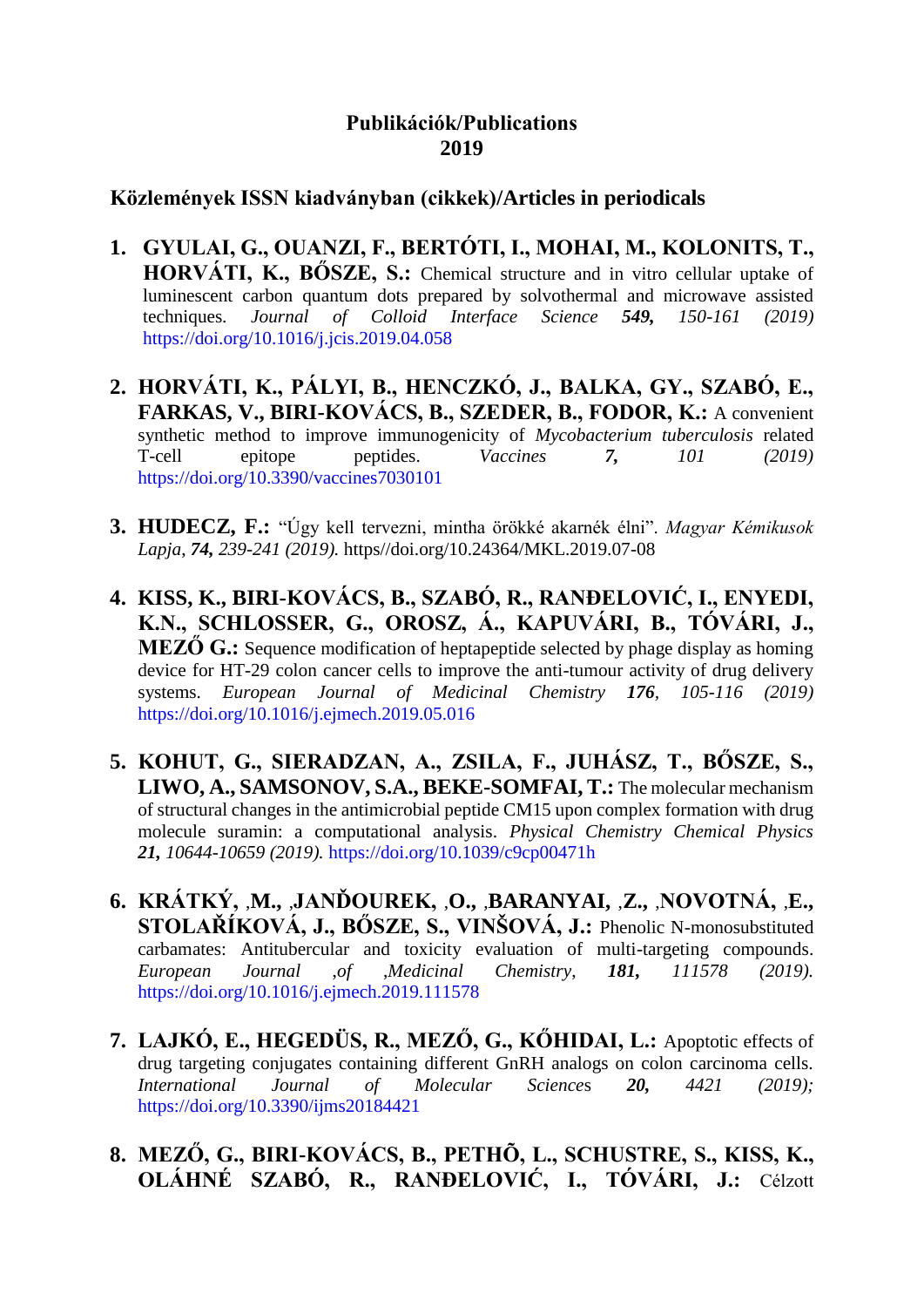tumorterápiára alkalmas peptid- hatóanyag konjugátumok szerkezetének optimalizálása. *Magyar Onkológia 63, 290-300 (2019)*

- **9. MEZŐ, G., DÓKUS, L., SCHLOSSER, G., LAJKÓ, E., SZÁSZ, Z., RANĐELOVIĆ, I., BIRI-KOVÁCS, B., TÓVÁRI, J., KŐHIDAI, L.:** Hasnyálmirigytumort célzó terápiás irányítópeptidek összehasonlítása. *Magyar Onkológia 63, 301-308 (2019)*
- **10. MURÁNYI, J., VARGA, A., GYULAVÁRI, P., PÉNZES, K., NÉMETH, C.E., BÁNHEGYI, G., PETHŐ, L., CSÁMPAI, A., HALMOS, G.,**  PETÁK, I., VÁLYI-NAGY, I.: Novel crizotinib-GnRH conjugates provide new evidences of lysosomal trapping, which represents a major challenge in GnRHR-targeted drug delivery, *International Journal of Molecular Science*s, *20, 5590 (2019)* doi: 10.3390/ijms20225590
- **11. PETHŐ, L., MEZŐ, G., SCHLOSSER, G.:** Overcharging effect in electrospray ionization mass spectra of daunomycin-tuftsin bioconjugates. *Molecules 24, 2981 (2019);* https://doi:10.3390/molecules24162981
- **12. PETHŐ, L., MURÁNYI, J., PÉNZES, K., GURBI, B., BRAUSWETTER, D., HALMOS, G., CSÍK, G., MEZŐ, G.:** Suitability of GnRH receptors for targeted photodynamic therapy in head and neck cancers, *International Journal of Molecular Science*s, *20, 5027 (2019*) doi:10.3390/ijms20205027
- **13. QUEMÉ-PEÑA, M., JUHÁSZ, T., MIHÁLY, J., SZIGYÁRTÓ, I.C., HORVÁTI, K., BŐSZE, S., HENCZKÓ, J., PÁLYI, B., NÉMETH, C., VARGA, Z., ZSILA, F., BEKE-SOMFAI, T.:** Manipulating active structure and function of cationic antimicrobial peptide CM15 by the polysulfonated drug suramin: a step closer to in vivo complexity. *ChemBioChem 20, 1–14 (2019).* https://onlinelibrary.wiley.com/doi/epdf/10.1002/cbic.201800801
- **14. STECKEL, A., SCHLOSSER, G.:** Citrulline effect is a characteristic feature of deiminated peptides in tandem mass spectrometry. *Journal of American Society Mass Spectrometry 30, 1586 (2019).* https://doi.org/10.1007/s13361-019-02271-x
- **15. STECKEL, A., SCHLOSSER, G.:** An organic chemist's guide to electrospray mass spectrometric structure elucidation. *Molecules 24, 611 (2019).* https://www.mdpi.com/1420-3049/24/3/611
- **16. URAY, K., PIMM, M.V., HUDECZ, F.:** The effect of the branched chain polypeptide carrier on biodistribution of covalently attached B-cell epitope peptide (APDTRPAPG) derived from mucin 1 glycoprotein. *Archives of Biochemistry and Biophysics 664, 127–133 (2019).* https://doi.org/10.1016/j.abb.2019.02.003
- **17. ZÜRN, M., TÓTH, G., MAZÁKNÉ KRASZNI, M., SÓLYOMVÁRY, A., MUCSI, Z., DEME, R., RÓZSA, B., FODOR, B., MOLNÁR-PERL, I.,**